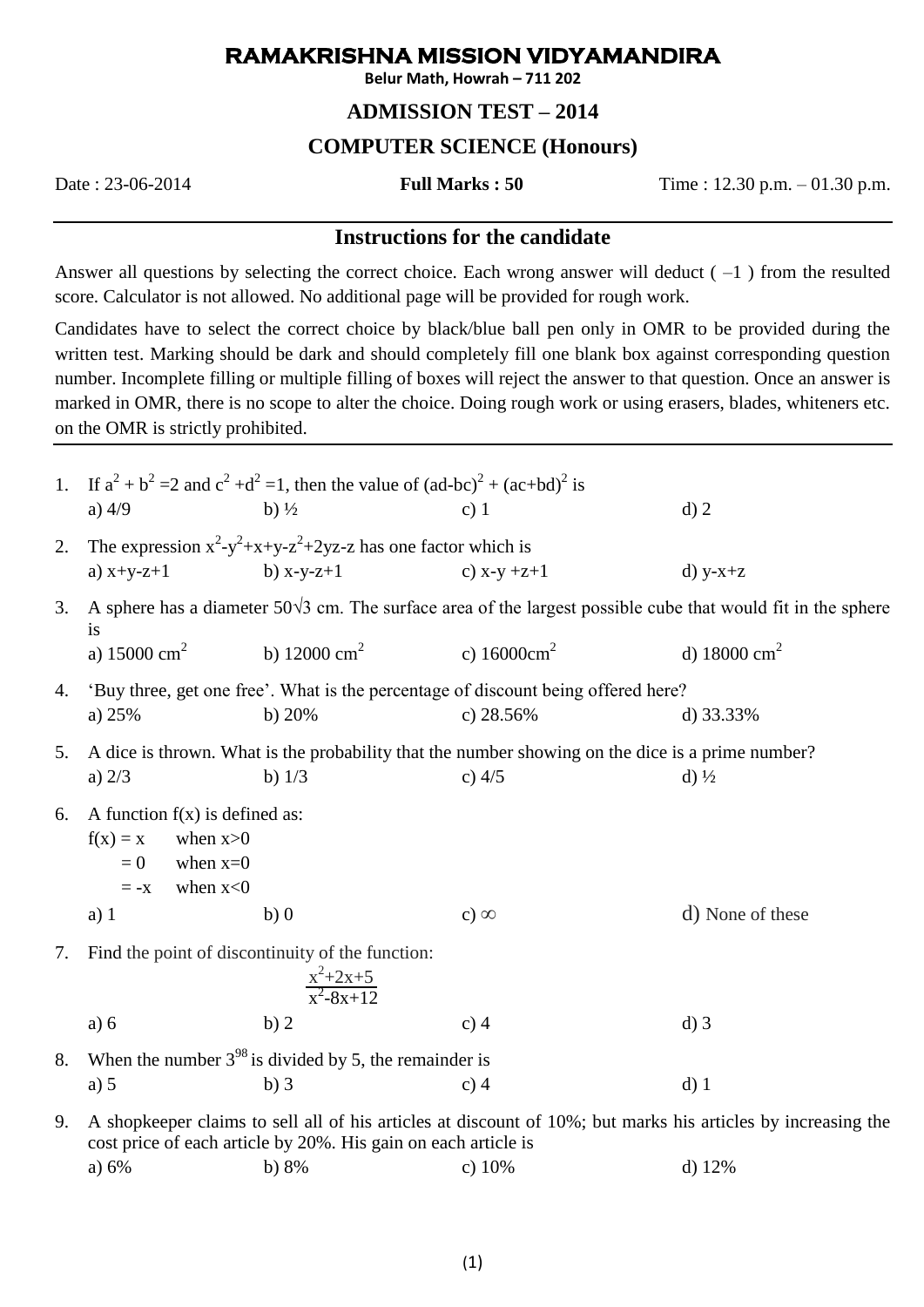| 10. Bineet drove from home to another city at the speed of 50km/hr. and on his returning journey; he drove at a<br>speed of 45km/hr and also took an hour longer to reach home. What is the distance between the home and<br>the city? |                                                                                                                                                                                                                                                                                                                                                                                                                                                                                                                                                                                                                                            |                                                                                               |                                                                                                                   |                                                                                                                                      |  |  |  |
|----------------------------------------------------------------------------------------------------------------------------------------------------------------------------------------------------------------------------------------|--------------------------------------------------------------------------------------------------------------------------------------------------------------------------------------------------------------------------------------------------------------------------------------------------------------------------------------------------------------------------------------------------------------------------------------------------------------------------------------------------------------------------------------------------------------------------------------------------------------------------------------------|-----------------------------------------------------------------------------------------------|-------------------------------------------------------------------------------------------------------------------|--------------------------------------------------------------------------------------------------------------------------------------|--|--|--|
|                                                                                                                                                                                                                                        | a) 450 km                                                                                                                                                                                                                                                                                                                                                                                                                                                                                                                                                                                                                                  | b) 225 km                                                                                     | c) 900 km                                                                                                         | d) 500 km                                                                                                                            |  |  |  |
|                                                                                                                                                                                                                                        | a) 6                                                                                                                                                                                                                                                                                                                                                                                                                                                                                                                                                                                                                                       | b) $6^{\circ}$                                                                                | 11. In an examination a candidate has to pass in each of the 6 subjects. In how many ways can he fail?<br>c) $36$ | $d$ ) 63                                                                                                                             |  |  |  |
|                                                                                                                                                                                                                                        | a) 31                                                                                                                                                                                                                                                                                                                                                                                                                                                                                                                                                                                                                                      | $b)$ 37                                                                                       | 12. How many natural numbers (starting from 1) must be taken to give 703 as the sum?<br>c) $26$                   | $d)$ 43                                                                                                                              |  |  |  |
|                                                                                                                                                                                                                                        | a) ${}^{10}C_8$                                                                                                                                                                                                                                                                                                                                                                                                                                                                                                                                                                                                                            | that two books on physics may not be together?<br>b) $^{9}C_2$                                | c) ${}^{11}C_8$                                                                                                   | 13. In how many ways can 10 books on mathematics and 8 books of physics be placed in a row on a shelf so<br>d) ${}^{11}C_9$          |  |  |  |
|                                                                                                                                                                                                                                        | 14. Three friends divided some bullets equally. After all of them shot 4 bullets the total number of bullets<br>remaining is equal to the bullets each had after division. Find the original number divided?<br>a) $18$<br>$b)$ 21<br>c) $54$<br>$d)$ 27                                                                                                                                                                                                                                                                                                                                                                                   |                                                                                               |                                                                                                                   |                                                                                                                                      |  |  |  |
|                                                                                                                                                                                                                                        | 15. Five racing drivers, Alan, Bob, Chris, Don, and Eugene, enter into a contest that consists of 6 races. The<br>results of all six races are listed below: Bob always finishes ahead of Chris. Alan finishes either first or last.<br>Eugene finishes either first or last. There are no ties in any race. Every driver finishes each race. In each<br>race, two points are awarded for a fifth place finish, four points for fourth, six points for third, eight points<br>for second, and ten points for first. If Frank enters the third race and finishes behind Chris and Don, which<br>of the following must be true of that race? |                                                                                               |                                                                                                                   |                                                                                                                                      |  |  |  |
|                                                                                                                                                                                                                                        | a) Eugene finishes first<br>c) Don finishes second                                                                                                                                                                                                                                                                                                                                                                                                                                                                                                                                                                                         |                                                                                               | b) Alan finishes sixth<br>d) Frank finishes fifth                                                                 |                                                                                                                                      |  |  |  |
|                                                                                                                                                                                                                                        | 16. A three digit number consists of 9, 5 and one more number. When these digits are reversed and then<br>subtracted from the original number the answer yielded will be consisting of the same digits arranged yet in<br>a different order. What is the other digit?                                                                                                                                                                                                                                                                                                                                                                      |                                                                                               |                                                                                                                   |                                                                                                                                      |  |  |  |
|                                                                                                                                                                                                                                        | $a)$ 1                                                                                                                                                                                                                                                                                                                                                                                                                                                                                                                                                                                                                                     | b)2                                                                                           | c) $3$                                                                                                            | $d)$ 4                                                                                                                               |  |  |  |
|                                                                                                                                                                                                                                        | a) $10%$                                                                                                                                                                                                                                                                                                                                                                                                                                                                                                                                                                                                                                   | b) $19%$                                                                                      | 17. If the radius of a circle is diminished by 10%, then its area is diminished by:<br>c) $20%$                   | d) $36%$                                                                                                                             |  |  |  |
|                                                                                                                                                                                                                                        | 18. $a/b = c$ ; $c > d$ then<br>a) a is always greater than d<br>c) b is always less than d                                                                                                                                                                                                                                                                                                                                                                                                                                                                                                                                                |                                                                                               | b) c is always greater than d<br>d) None                                                                          |                                                                                                                                      |  |  |  |
|                                                                                                                                                                                                                                        | a) SeptEMbEr                                                                                                                                                                                                                                                                                                                                                                                                                                                                                                                                                                                                                               | written in capital letters, how the month "September" be written.<br>b) SEpTeMBEr             | c) SepteMber                                                                                                      | 19. If every alternative letter starting from B of the English alphabet is written in small letter, rest all are<br>d) None of these |  |  |  |
|                                                                                                                                                                                                                                        | a) x                                                                                                                                                                                                                                                                                                                                                                                                                                                                                                                                                                                                                                       | 20. If the value of x lies between $0 < 1$ which of the following is the largest?<br>b) $x^2$ | $c$ ) $-x$                                                                                                        | $d)$ 1/x                                                                                                                             |  |  |  |
|                                                                                                                                                                                                                                        | 21. A clock is set right at 8 a.m. The clock gains 10 minutes in 24 hours. What will be the true time when the<br>clock indicates 1 p.m. on the following day?<br>a) 48 min. past 12<br>b) $38 \text{ min.}$ past $12$<br>c) $28 \text{ min.}$ past $12$<br>d) $25 \text{ min.}$ past $12$                                                                                                                                                                                                                                                                                                                                                 |                                                                                               |                                                                                                                   |                                                                                                                                      |  |  |  |
|                                                                                                                                                                                                                                        | 22. The average age of a couple is 25 years. The average age of the family just after the birth of the first child<br>was 18 years. The average of the family just after the second child was born was 15 years. The average age<br>of the family after the third and fourth children (Who are twins) were born was 12 years. If the present<br>average age of the family of six persons is 16 years, how old is the eldest child?                                                                                                                                                                                                         |                                                                                               |                                                                                                                   |                                                                                                                                      |  |  |  |

a) 6 years b) 7 years c) 8 years d) 9 years